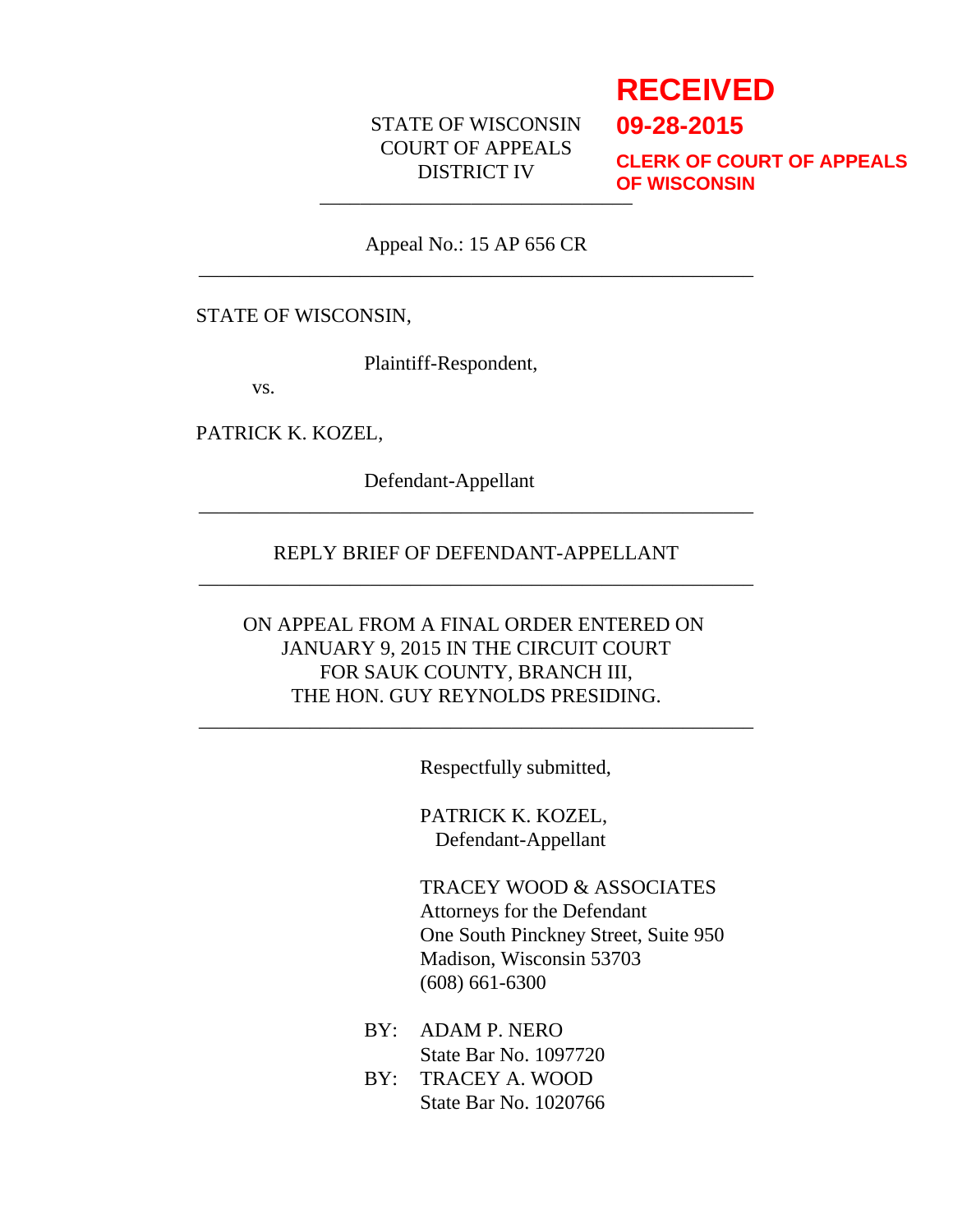# TABLE OF CONTENTS

|                                                                                                                                                                          | <b>PAGE</b> |
|--------------------------------------------------------------------------------------------------------------------------------------------------------------------------|-------------|
| <b>Table of Authorities</b>                                                                                                                                              | 4           |
| <b>Argument</b>                                                                                                                                                          |             |
| I.<br>PARAMEDIC ACTED OUTSIDE<br><b>THIS</b><br><b>THE</b><br>DR. MENDOZA'S STANDING<br><b>SCOPE</b><br>OF<br>ORDER AND THEREFORE WAS NOT ACTING<br>UNDER HIS DIRECTION. | 5           |
| Respondent concedes that Dr. Mendoza never<br>$\mathsf{A}$ .<br>authorized jail blood draws.                                                                             | 5           |
| <b>B.</b><br>Respondent cites no law in support of its statutory<br>argument.                                                                                            | 6           |
| $\mathcal{C}$ .<br>This Court should not rely on <i>County of Sauk v</i> .<br>McDonald.                                                                                  | 7           |
| THE PARAMEDIC STUCK A NEEDLE INTO<br>II.<br><b>KOZEL'S</b><br><b>ARM</b><br>MR.<br>IN<br><b>UNREASONABLE</b><br><b>CONSTITUTIONALLY</b><br><b>MANNER.</b>                | 9<br>A      |
| Respondent's brief contains factual assertions found<br>$\mathsf{A}$ .<br>nowhere in the trial court record.                                                             | 10          |
| <b>B.</b><br>Even rudimentary medical procedures raise serious<br>constitutional questions.                                                                              | 10          |
| Conclusion                                                                                                                                                               | 16          |
|                                                                                                                                                                          |             |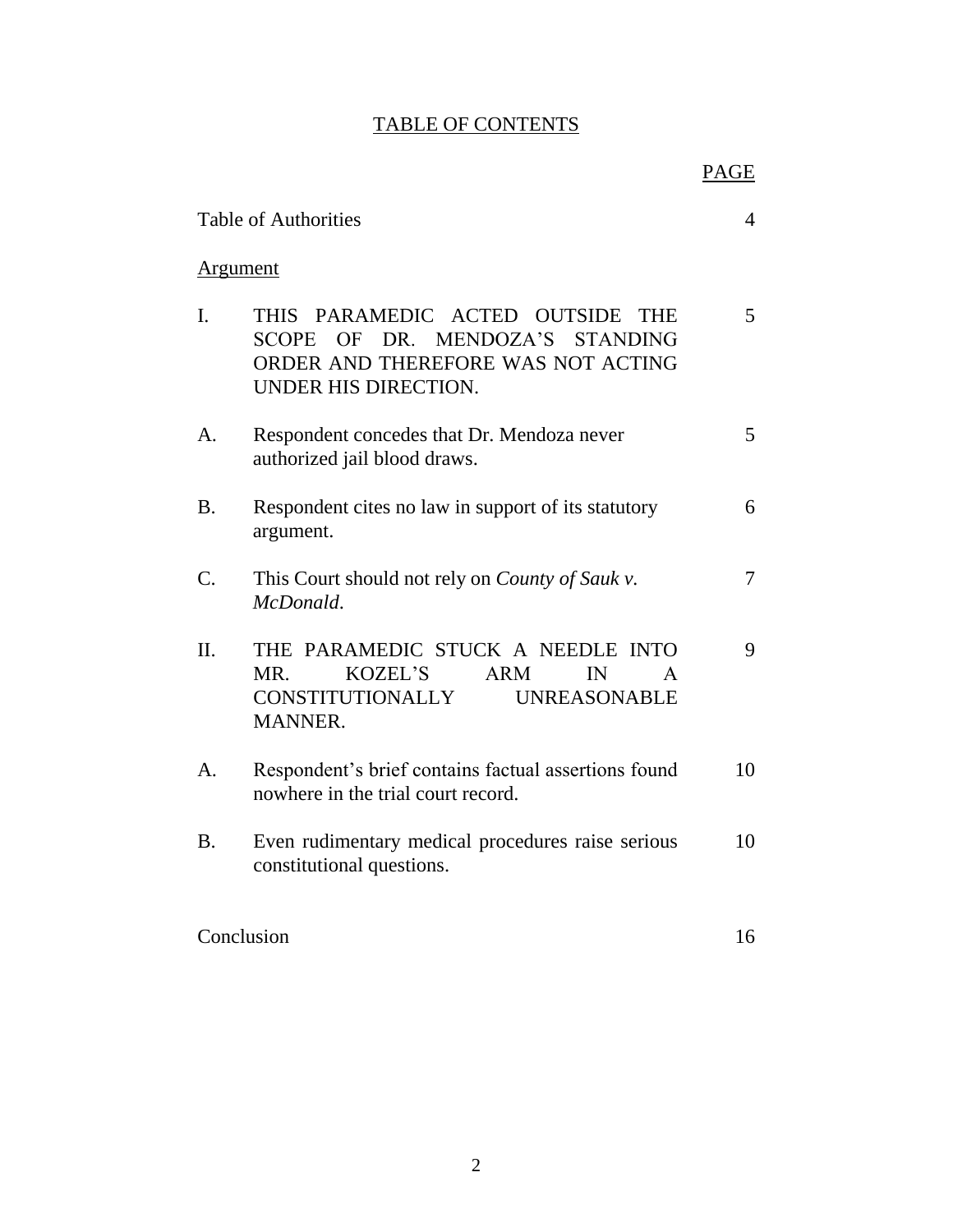Certification

Appendix

Table of Contents

| Unpublished case cited: <i>County of Sauk v. McDonald</i> , No. | $A-1$ |
|-----------------------------------------------------------------|-------|
| 2014AP1921, slip op. at $\sqrt{20}$ (Wis. Ct. App. May 7, 2015) |       |
| (citable under Wis. Stats. (Rule) $809.23(3)$ ).                |       |

| Unpublished case: <i>State v. Osborne</i> , 2013 WI App 94, 349 | $A-7$ |
|-----------------------------------------------------------------|-------|
| Wis. 2d 527, 835 N.W.2d 292 (unpublished but cited for          |       |
| persuasive authority pursuant to Wis. Stat. $\S$ 809.23(3)).    |       |

17

18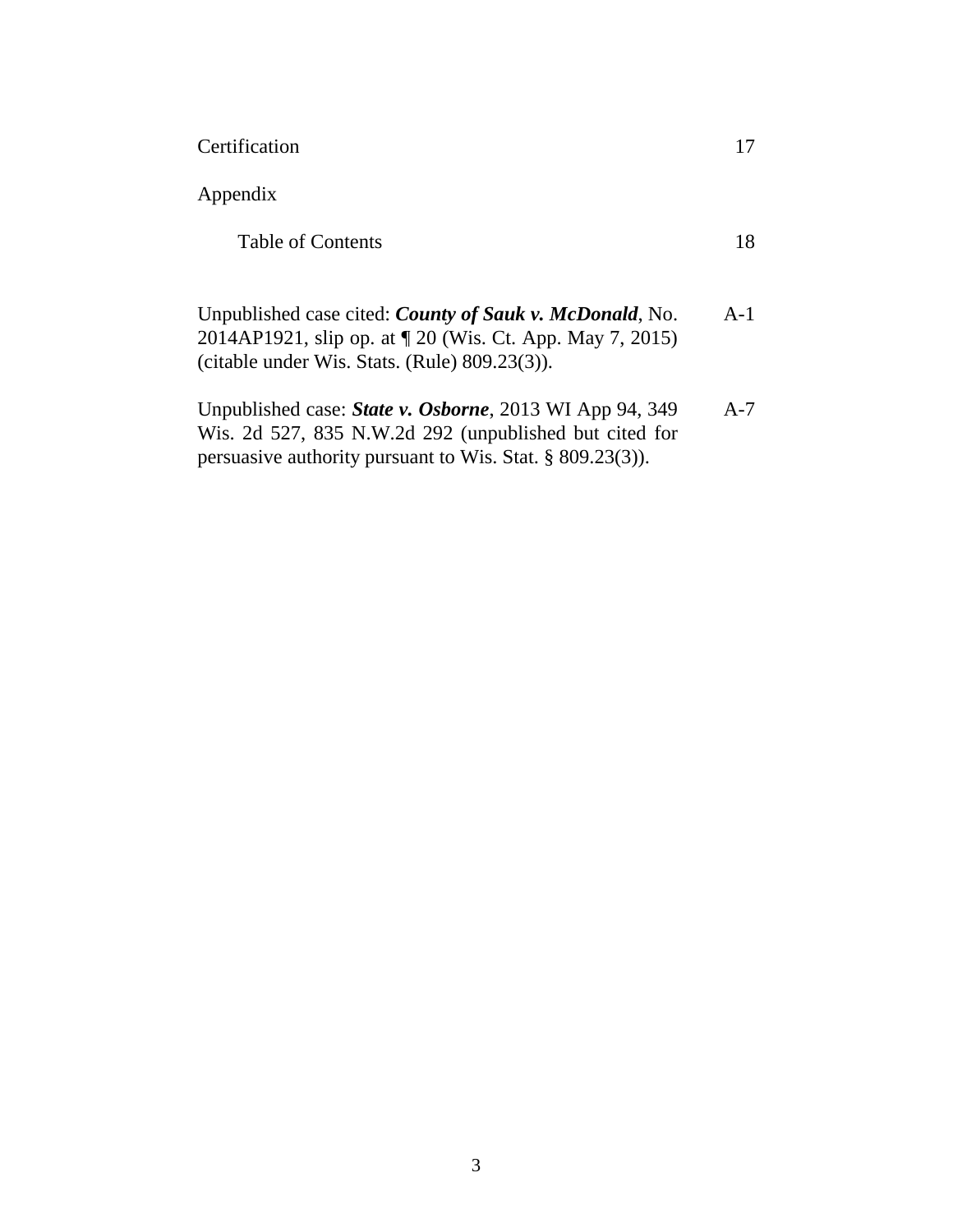# TABLE OF AUTHORITIES

| <b>Cases</b>                                                   |
|----------------------------------------------------------------|
| Charolais Breeding Ranches, Ltd. v. FPC Sec. Corp.,            |
|                                                                |
| County of Sauk v. McDonald,                                    |
| No. 2014 AP 1921, slip op. (Wis. Ct. App. May 7, 2015)  passim |
| Schmerber v. California,                                       |
|                                                                |
| State v. Ankler,                                               |
| 2014 WI App 107, 13, 357 Wis. 2d 565, 855 N.W.2d 483  7        |
| State v. Boyer,                                                |
| 198 Wis. 2d 837, 842 n.4, 543 N.W.2d 562 (Ct. App. 1995) 7     |
| State v. Daggett,                                              |
| 250 Wis. 2d 112, 640 N.W.2d 546 (Ct. App. 2002) 11, 14, 15     |
| State v. Grawien,                                              |
|                                                                |
| State v. Hampton,                                              |
| 330 Wis. 2d 531, 546, 793 N.W.2d 901 (Ct. App. 2010) 6         |
| State v. Osborne,                                              |
| 2013 WI App 94, 349 Wis. 2d 527, 835 N.W.2d 292 11             |
| State v. Pettit,                                               |
| 171 Wis. 2d 827, 646–47, 492 N.W.2d 633 (Ct. App. 1992) 7      |
| United States v. Rodriguez-Marrero,                            |
|                                                                |
| Waters ex rel. Skow v. Pertzborn,                              |
|                                                                |
| Ziegler Co. v. Rexnord, Inc.,                                  |
|                                                                |
| <b>Statutes</b>                                                |
|                                                                |
|                                                                |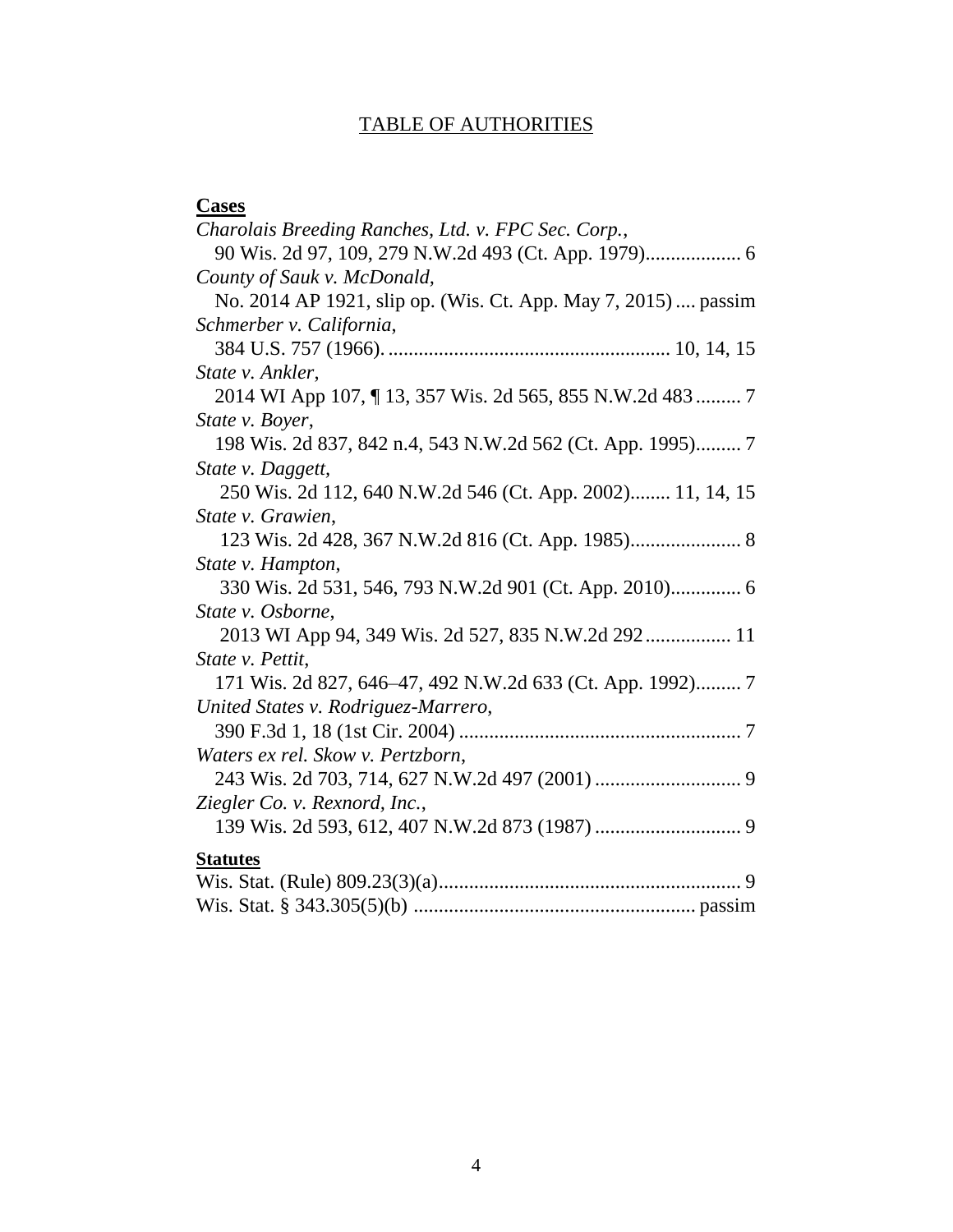#### ARGUMENT

This Court should reverse Mr. Kozel's conviction for two main reasons. First, the paramedic acted outside of Dr. Mendoza's direction, contrary to Wisconsin Statutes sec. 343.305(5)(b). Second, the paramedic took Mr. Kozel's blood in a constitutionally unreasonable manner.

# **I. THIS PARAMEDIC ACTED OUTSIDE THE SCOPE OF DR. MENDOZA'S STANDING ORDER AND THEREFORE WAS NOT ACTING UNDER HIS DIRECTION.**

Appellant does not ask this Court to conclude all Sauk County Jail blood draws are unlawful, but this record fails to pass statutory muster for three main reasons. First, Respondent concedes that Dr. Mendoza never authorized jail blood draws. Second, Respondent cites no law in support of its statutory argument. Finally, this Court should not rely on the decision in *County of Sauk v. McDonald*, No. 2014AP1921, slip op. at ¶ 20 (Wis. Ct. App. May 7, 2015) (citable under Wis. Stats. (Rule) 809.23(3)).

#### **A. Respondent concedes that Dr. Mendoza never authorized jail blood draws.**

The issue of whether the paramedic acted under Dr. Mendoza's direction for purposes of sec. 343.305(5)(b) depends upon the specifics of Dr. Mendoza's direction. One letter constitutes

5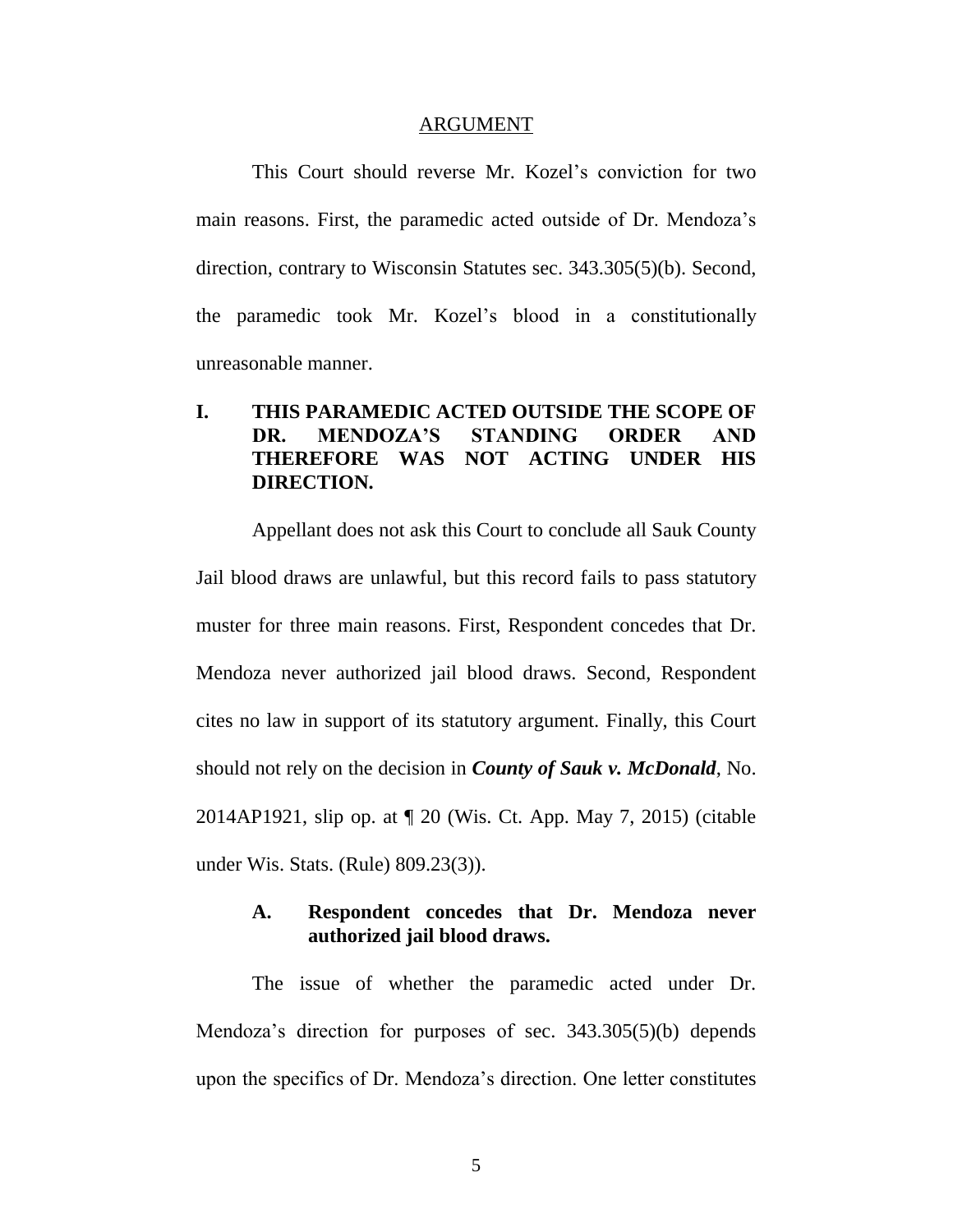the only evidence in the record proving the nature of Dr. Mendoza's direction. (25:2.) This letter neither mentions nor approves the practice of taking blood draws at the Sauk County Jail. (*Id*.) Mr. Kozel called this Court's attention to this fact. (Appellant's Br. at 9 n.1, 11, 18.) Respondent never attempted to refute this assertion and therefore concedes its truth. *State v. Hampton*, 330 Wis. 2d 531, 546, 793 N.W.2d 901 (Ct. App. 2010) (citing *Charolais Breeding Ranches, Ltd. v. FPC Sec. Corp.*, 90 Wis. 2d 97, 109, 279 N.W.2d 493 (Ct. App. 1979)). The record does not contain any protocol from Dr. Mendoza. No reason exists for this Court to assume that Dr. Mendoza ever contemplated or approved the practice of jail blood draws. The record establishes no such approval. Therefore, this Court must conclude that the paramedic acted outside the scope of Dr. Mendoza's direction. Without a statement in the record that Dr. Mendoza authorized jail blood draws, this Court must assume he did not and would not have done so.

# **B. Respondent cites no law in support of its statutory argument.**

Respondent's three-paragraph reply to Appellant's factintensive statutory argument cites no law supporting its desired result. Respondent broadly claims that the "legislature clearly understood the need to authorize someone other than the specifically

6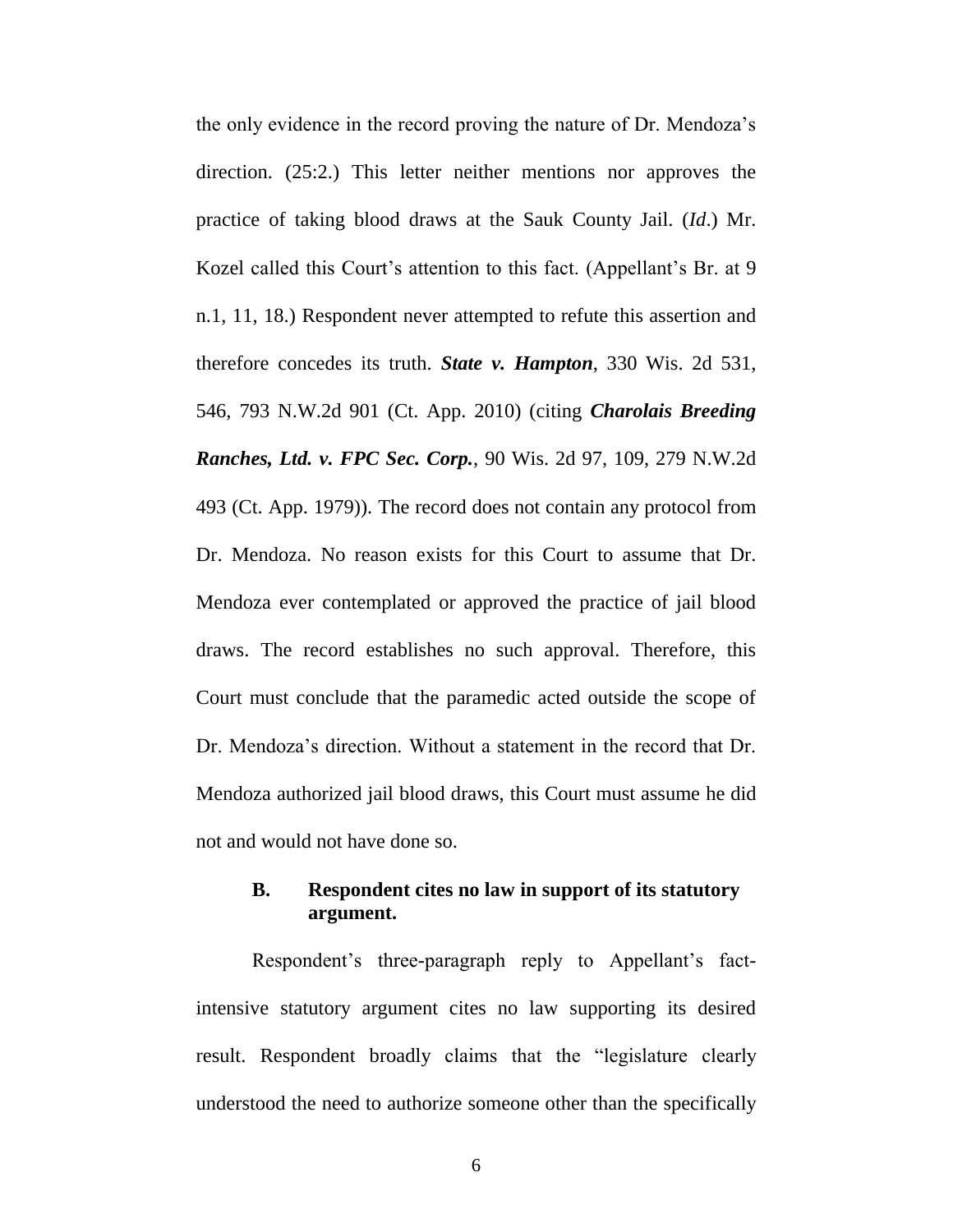enumerated professionals to draw blood." (Resp't's Br. at 6–7.) Respondent's brief therefore resembles the appellant's brief in *State v. Boyer*, 198 Wis. 2d 837, 842 n.4, 543 N.W.2d 562 (Ct. App. 1995) (citing *State v. Pettit*, 171 Wis. 2d 827, 646–47, 492 N.W.2d 633 (Ct. App. 1992) (arguments that are not supported by legal authority will not be considered). "This rule, though most commonly applied to defendant-appellants, may be applied with undiminished vigor when, as now, a prosecutor attempts to rely on fleeting references to unsubstantiated conclusions in lieu of structured argumentation." *United States v. Rodriguez-Marrero*, 390 F.3d 1, 18 (1st Cir. 2004) (internal quotation omitted); *see also State v. Ankler*, 2014 WI App 107, ¶ 13, 357 Wis. 2d 565, 855 N.W.2d 483 ("The State does not directly respond to [appellant's] argument, and therefore concedes the issue. We will not abandon our neutrality to develop arguments for the parties, so we take the State's failure to brief the issue as a tacit admission.").

# **C. This Court should not rely on** *County of Sauk v. McDonald***.**

The defendant in *County of Sauk v. McDonald* argued that a physician's letter dated *before* the stipulated date of a paramedic's blood draw training failed to pass muster under sec. 343.305(5)(b) because no personal nexus existed between the physician and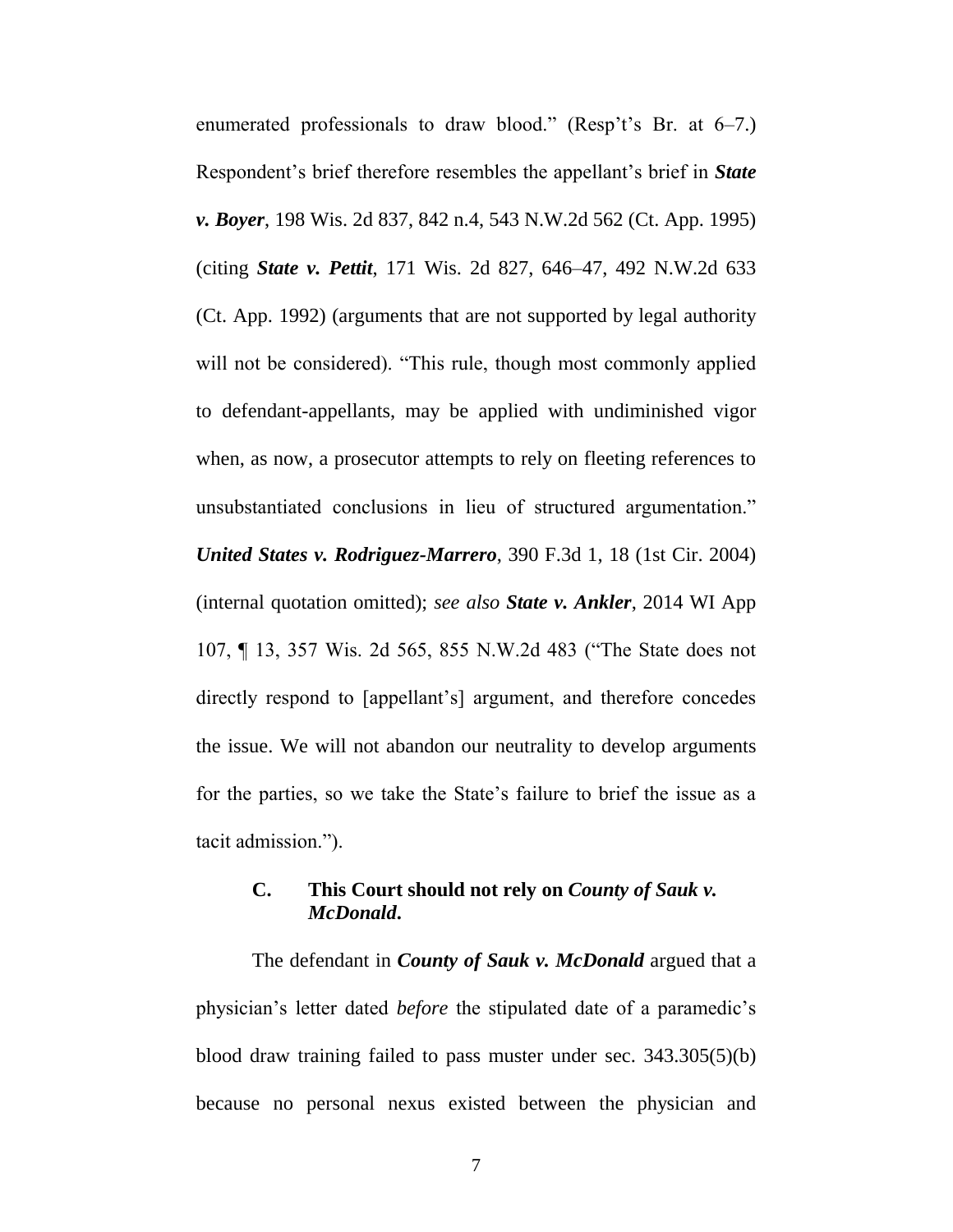paramedic. No. 2014AP1921, slip op. at ¶ 20. That argument comports with common sense. Where a paramedic undergoes training *after* a doctor speaks to the training undergone by other paramedics up to that point, the doctor's comments cannot prove the extent of the later training. Paramedics do not act "under the direction of a physician" where the record establishes no personal connection between the two people – especially with respect to the physician's approval of jail blood draws.

The *McDonald* court created a new test not present in any other precedential or persuasive case to date. *Id.* at ¶ 22. The *McDonald* court read in the minimum evidentiary requirement that a physician merely has to "[take] professional responsibility" for a given paramedic. *Id.* Equating "professional responsibility" with "direction" finds no support in the plain language of sec. 343.305(5)(b), nor in any caselaw cited by the court. The *McDonald*  court thus made new law, contrary to its clearly defined role. *State v. Grawien*, 123 Wis. 2d 428, 432, 367 N.W.2d 816 (Ct. App. 1985) ("The Wisconsin Court of Appeals serves the primary 'errorcorrecting' function in our two-tiered appellate system[, whereas the] Wisconsin Supreme Court . . .has been designated by the constitution and the legislature as a law-declaring court."). *McDonald* is a one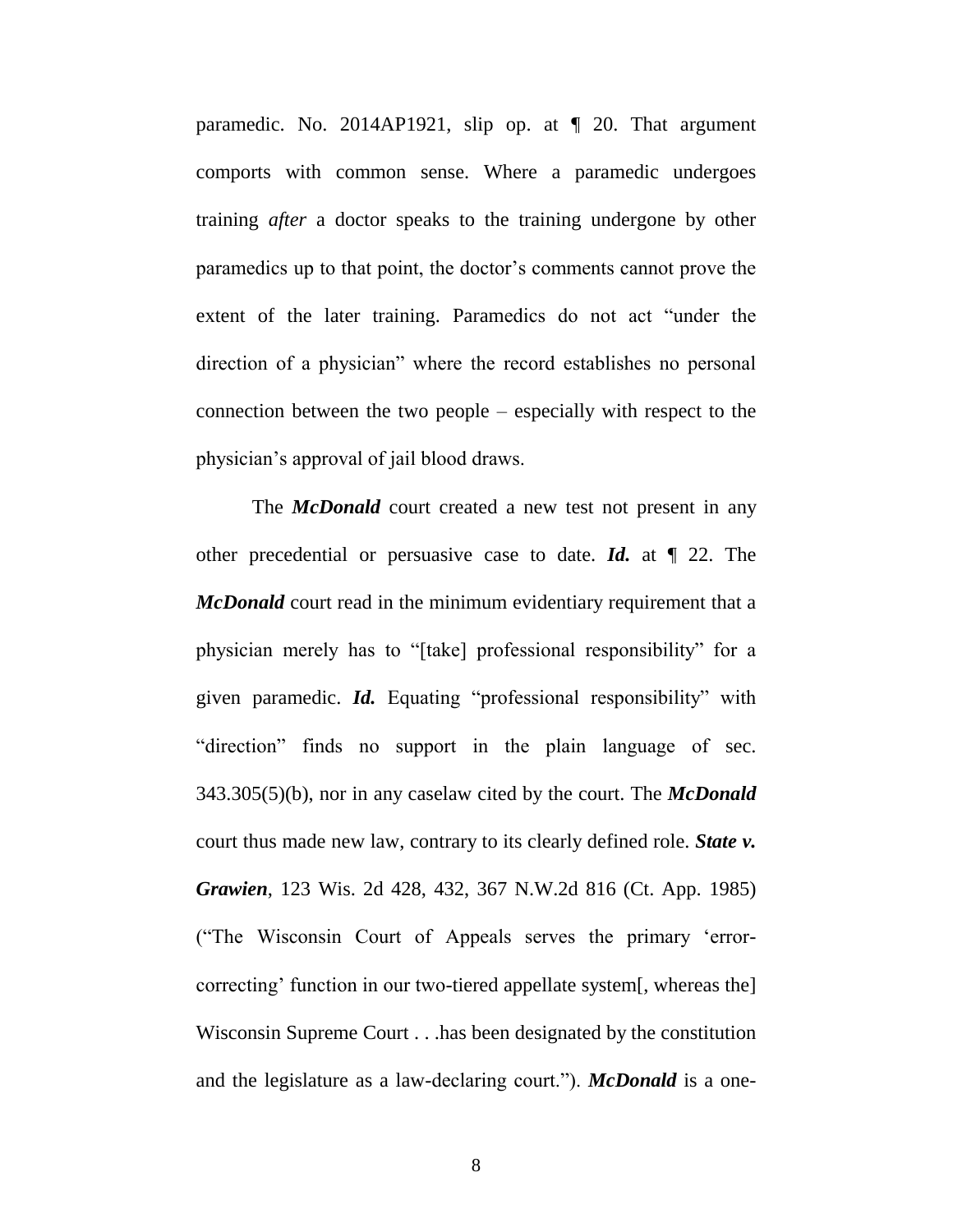judge decision and has no precedential value. Wis. Stat. (Rule) 809.23(3)(a). This Court should therefore not rely upon the new test set forth therein. Instead, this Court should evaluate this case under the line of precedent by actually considering the extent to which a physician *directed* a given EMT, paramedic, or other person ostensibly acting under the physician's *direction*. Wis. Stat. § 343.305(5)(b). Nothing in this record suggests that Dr. Mendoza assumes professional responsibility, that is, perpetual financial liability for the EMTs' and paramedics' jail blood draws. The record does not even establish the *McDonald* requirement that Dr. Mendoza "took professional responsibility over" this person to take blood. No. 2014AP1921, slip op. at ¶ 22.

# **II. THE PARAMEDIC STUCK A NEEDLE INTO MR. KOZEL'S ARM IN A CONSTITUTIONALLY UNREASONABLE MANNER.**

Of course, this Court need not reach this constitutional issue if it concludes that the paramedic was not acting under Dr. Mendoza's direction. *Waters ex rel. Skow v. Pertzborn*, 243 Wis. 2d 703, 714, 627 N.W.2d 497 (2001) ("When a case may be resolved on nonconstitutional grounds, we need not reach constitutional questions.") (citing *Ziegler Co. v. Rexnord, Inc.*, 139 Wis. 2d 593, 612, 407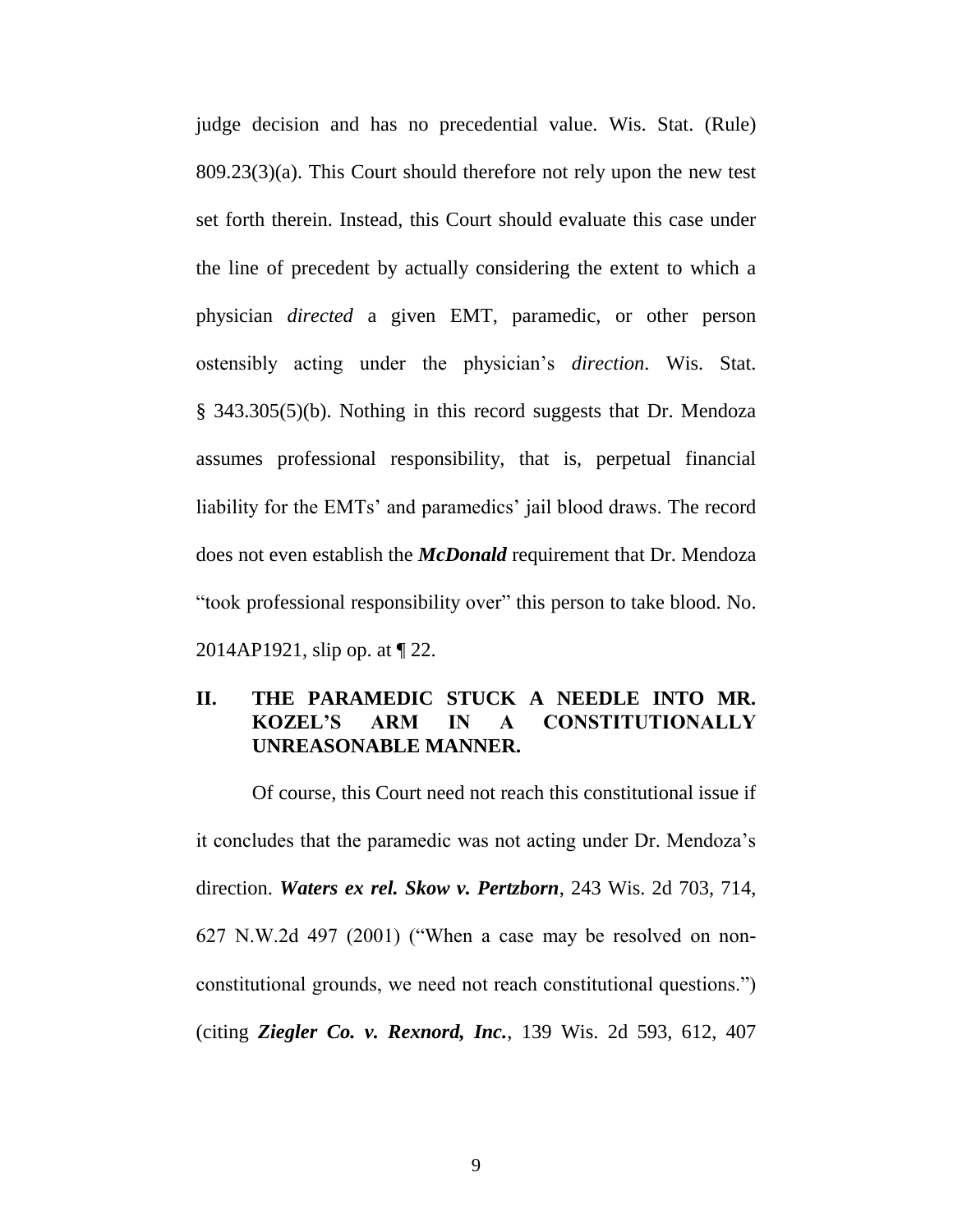N.W.2d 873 (1987)). Appellant rests on his first brief, with the exception of the following points he wishes to emphasize.

#### **A. Respondent's brief contains factual assertions found nowhere in the trial court record.**

With respect to the blood draw environment in the Sauk County Jail, the State boldly asserts: "In fact, other than lacking a doctor's diploma on the wall, the room is akin to what would be found in a clinic." (Resp't's Br. at 11.) This assertion finds no support in the record, and this Court should refuse to consider it. Facts cannot be invented in appellate briefs. Clinics are sterile environments. The Sauk County Jail is not.

#### **B. Even rudimentary medical procedures raise serious constitutional questions.**

The *Schmerber v. California* court concluded that serious constitutional questions arise "if a search involving use of a medical technique, *even of the most rudimentary sort*, were made by other than medical personnel *or* in other than a medical environment." 384 U.S. 757, 771–72 (1966) (emphasis added). By use of the disjunctive, the *Schmerber* court expressed serious doubts about the constitutional reasonableness about both (1) blood draws in medical environments performed by non-medical personnel, and (2) blood draws in non-medical environments, even when performed by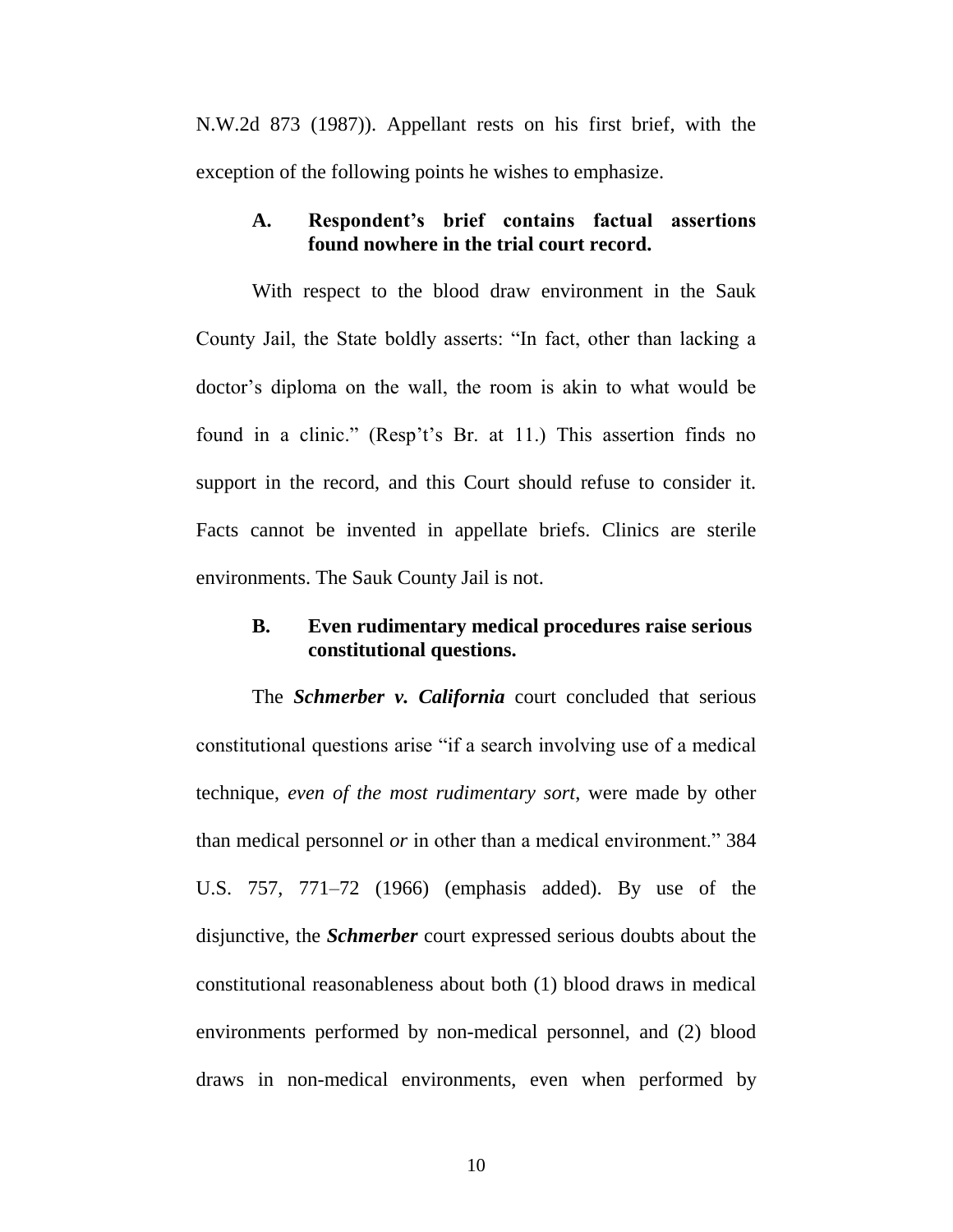medical personnel. Respondent acknowledges the *State v. Daggett,*  250 Wis. 2d 112, 640 N.W.2d 546 (Ct. App. 2002) conclusion that even jail blood draws performed by *physicians* can be unreasonable if they invite the risk of infection and pain. (Resp't's Br. at 8.) Here, the record establishes no sterilization of the room, and the paramedic is neither a physician, nor a medical professional.

The *State v. Osborne*, 2013 WI App 94, 349 Wis. 2d 527, 835 N.W.2d 292 court noted, on the one hand, that "it was the State's burden to show that the jail facility was a sterile environment that would not subject Osborne to potential risks associated with the blood draw," and on the other, that there was "no evidence that the jail setting might have caused Osborne an unreasonable risk of infection or pain." 2013 WI App 94 at ¶¶ 13–14 (unpublished but citable under Wis. Stat. (Rule) 809.23(3)). The *McDonald* court also placed the burden on the defendant in this regard. No. 2014AP1921, slip op. at  $\P$  16 ("McDonald points to no evidence in the record  $\ldots$ to suggest that the location in which the paramedic performed the blood draw contributed to an unjustified risk of infection or pain."). Both courts thus mistook the *lack of evidence* of nonsterility for positive evidence of sterility. Positive evidence satisfies the State's burden. Missing evidence does not.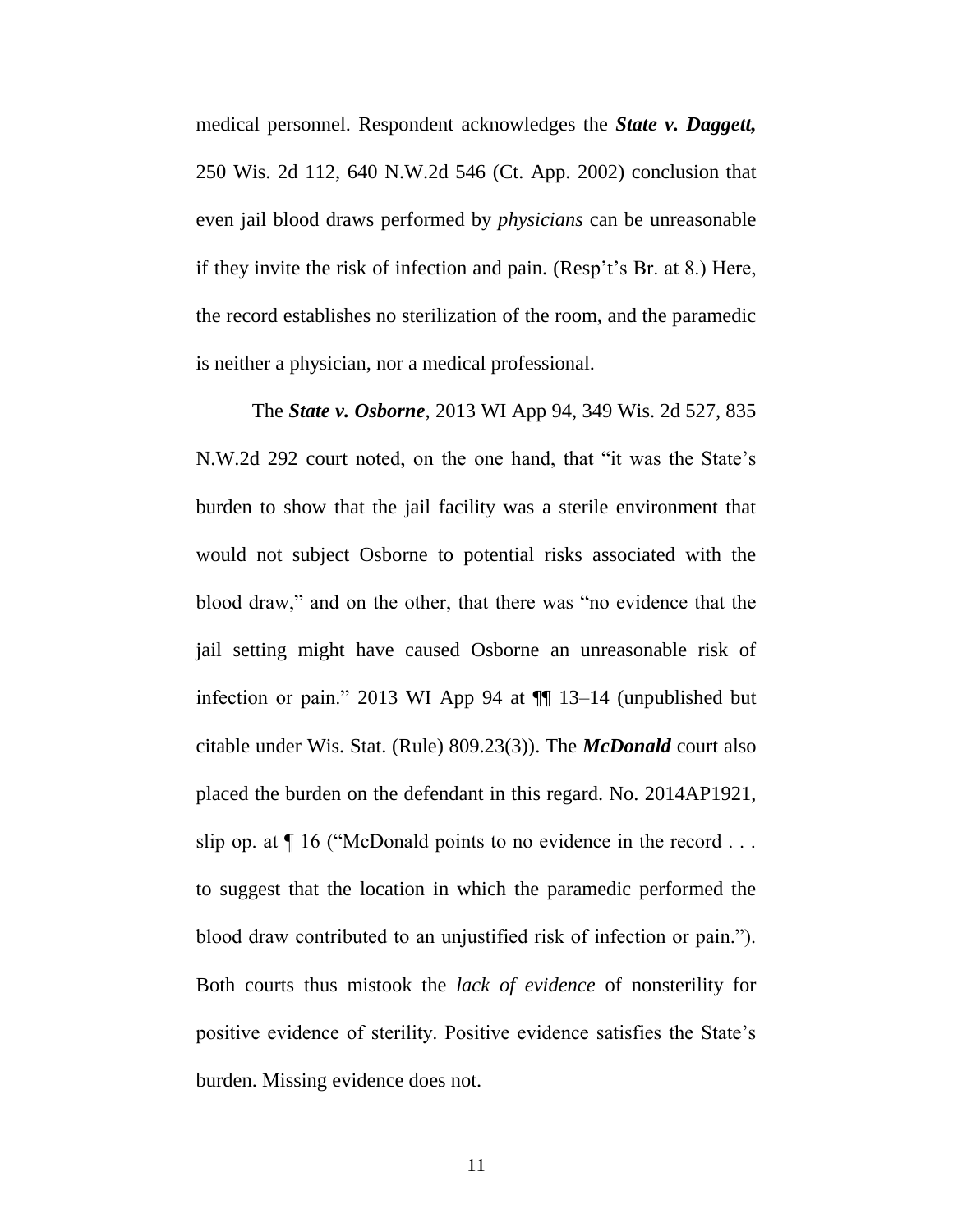However, in the instant case, there was testimony about the lack of sterilization; therefore, it must be presumed there was a risk of infection. Moreover, any fact neither proved nor stipulated is a fact that does not exist for purposes of this record, and must be resolved against the State, as the State bears the burden of proof. The parties never stipulated that the room was sterile, nor that there was no risk of infection or pain to Mr. Kozel. If no one sterilizes the room between usage for blood draws and other tests, the fact is that there is a risk of infection to anyone having blood drawn in that room. A room that merely looks clean is not sterile, and no one is claiming this room was sterile. The EMT never claimed he was capable of seeing microorganisms with his naked eye – he merely testified that he room "appears clean." (26:12.) Thus, there was a risk of infection to Kozel.

The EMT acknowledged that some people have medical issues that would affect the safety of a blood draw. (26:27.) However, he never asked Mr. Kozel about any possible health issues. (*Id.*) He never asked Mr. Kozel about whether he was on any medication. (*Id.*) The EMT acknowledged that he failed to "verify his medical status at all." (*Id.*) Thus, no safeguards existed to ensure that Mr. Kozel was a proper candidate for a blood draw. The lack of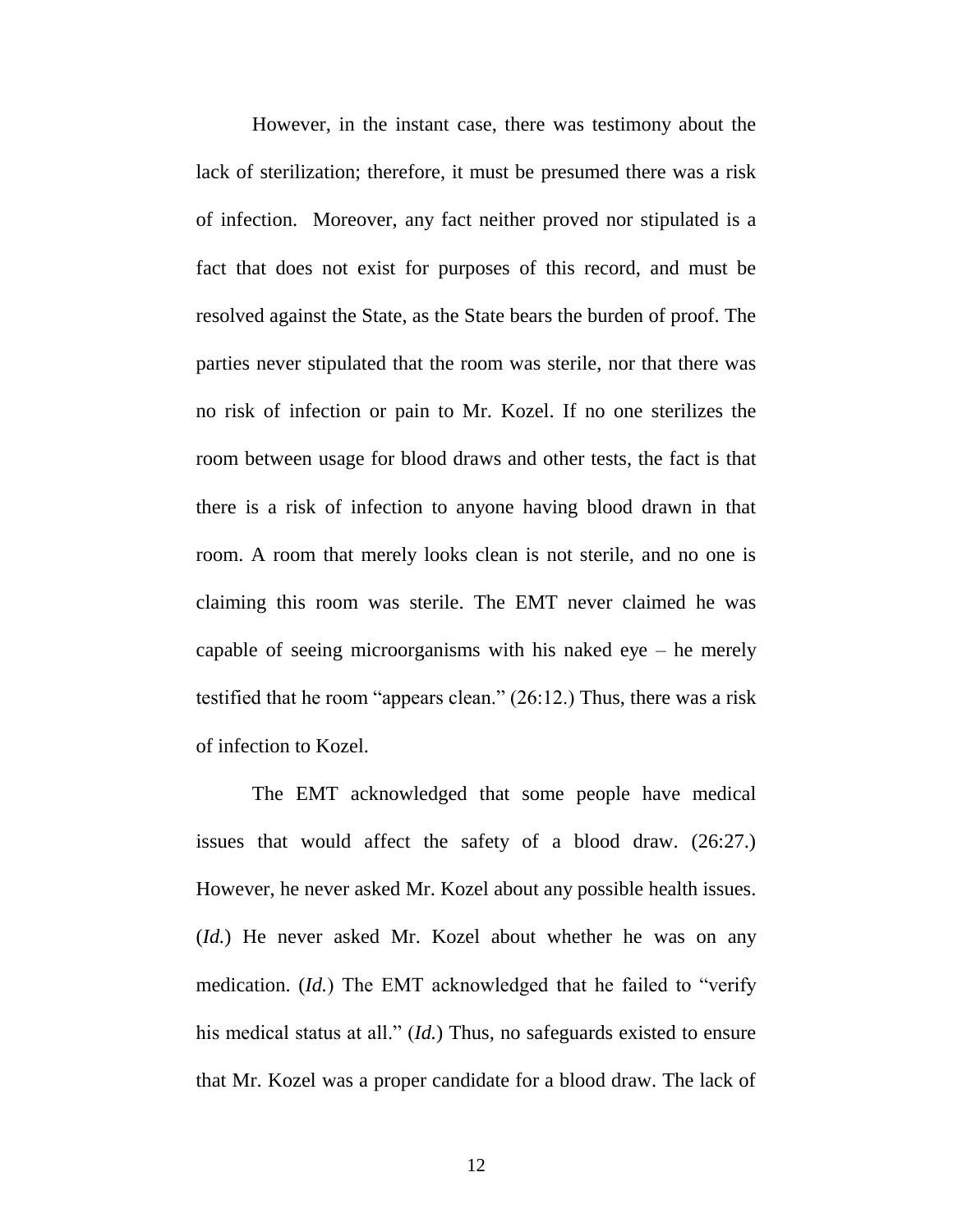any safeguard definitionally invites the risk of pain and infection.The EMT admitted that his qualifications are not a blank check to perform any procedure on a person's vein. (26:10.) Insufficient evidence exists for this Court to conclude that the EMT followed Dr. Mendoza's procedure because the State failed to introduce his procedure into the record. Presumably, there were protocols on how to assess whether a person could be endangered by a blood draw, especially one in the jail; however, no such protocols were proven by the State in this case.

The State conceded, by failing to address, Appellant's assertion that the room was unsterile. (Appellant's Br. at 26–27.) The officer did not sterilize the room, and there are no facts in the record that anyone else sterilizes that jail room where inmates are processed. (26:13.) The EMT described the room in which blood draws occur at the Sauk County Jail. (26:11.) He testified that he performed the blood draw in a small room he calls "the prebooking area." (Id.) He testified that the room also contains a breath test machine. (Id.) The EMT never testified that he could see microorganisms with his naked eye. He merely testified that the room "appears clean." (26:12.) The EMT testified that the room was unsterilized. (26:13.)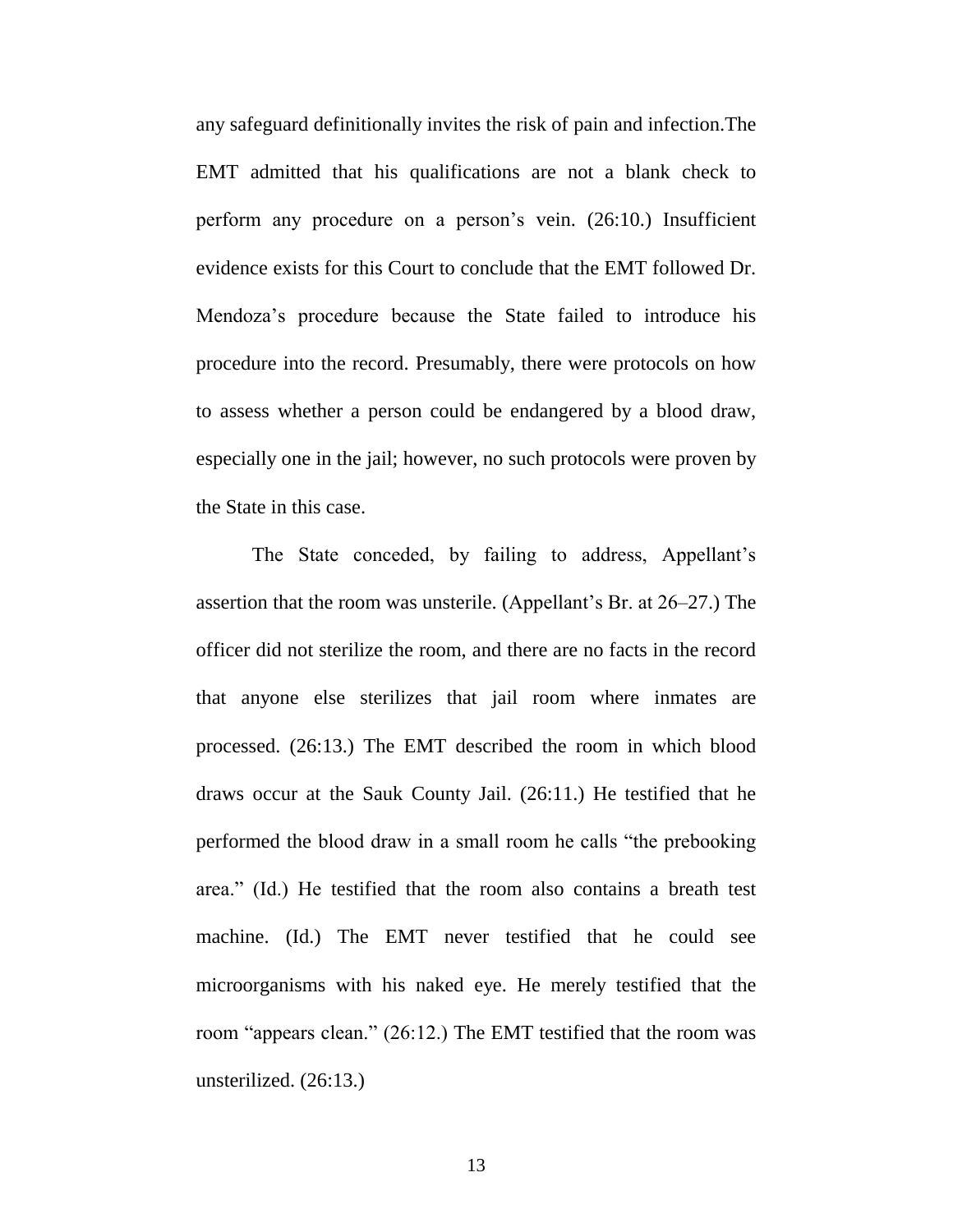The State carries the burden of proof and presented no evidence establishing the blood draw's reasonableness in this case and therefore cannot prevail on this issue. Appellant requests this Court hold the State to that burden and conclude that insufficient evidence exists to find constitutional reasonableness. Unless this Court would conclude that BDAS EMT's can draw blood anywhere, anytime, and without any written protocol, the blood draw in this case does not pass constitutional muster. Jails are nonmedical environments. The State failed to prove compliance with Dr. Mendoza's protocol. The EMT failed to ensure that Mr. Kozel was a proper candidate for a blood draw. The only published Wisconsin case that permitted a jail blood draw was *Daggett*. The court reached the conclusion that the jail blood draw was reasonable only because a physician personally performed that blood draw. 250 Wis. 2d at 120. The *Schmerber* court similarly held with respect to blood draws at jails:

> We are thus not presented with the *serious questions* which would arise if a search involving use of a medical technique, *even of the most rudimentary sort*, were made by other than medical personnel or in *other than a medical environment* [such as] . . . *the privacy of the stationhouse*. To tolerate searches under these conditions might be to invite an unjustified element of personal risk of infection and pain.

384 U.S. at 771–72 (emphasis added).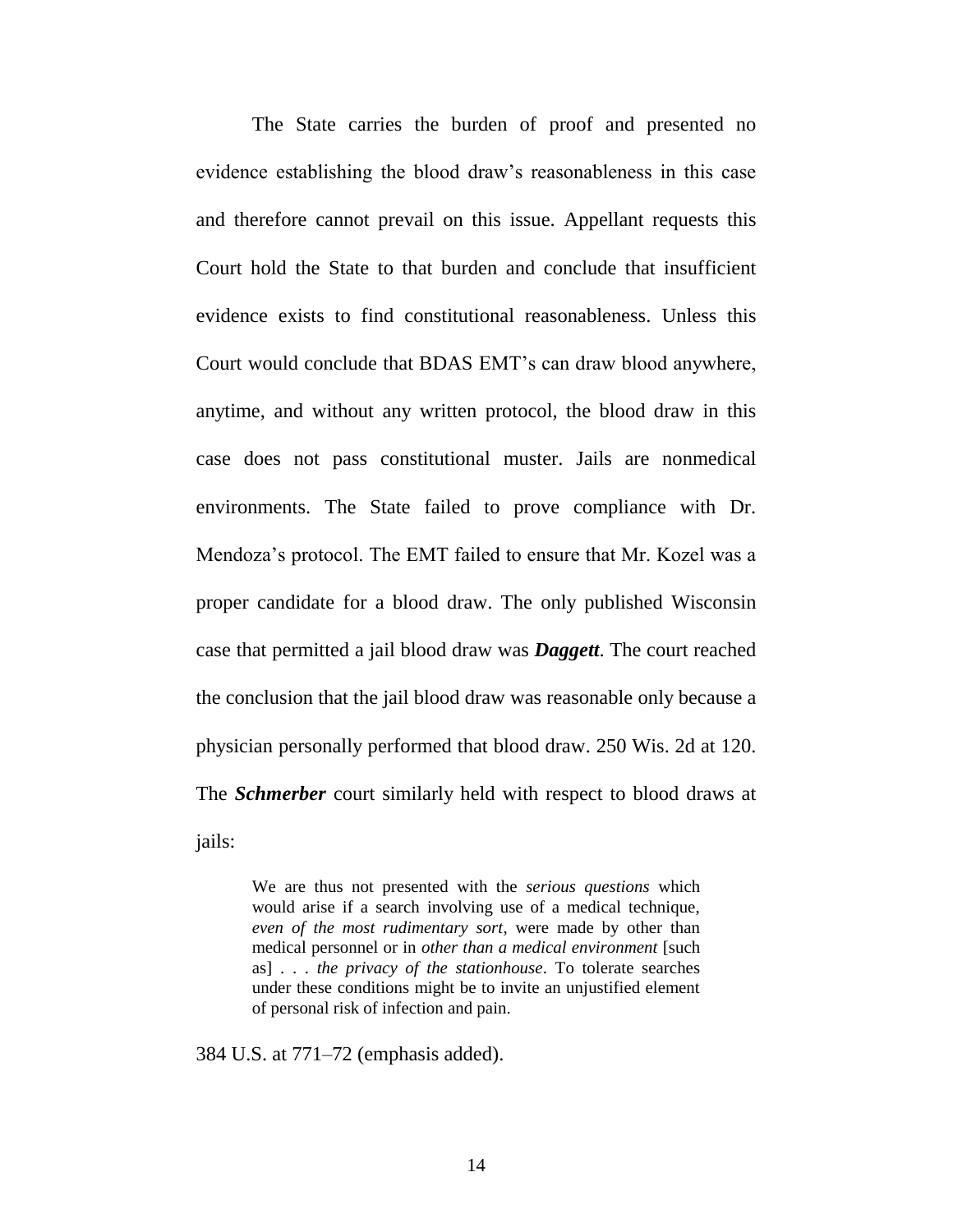The *Daggett* court even admitted that blood draws performed by *physicians* could be unconstitutional. *Id.* at 119. Here, however, an EMT performed the blood draw. The State failed to prove compliance with Dr. Mendoza's written protocol because it failed to prove the nature of his protocol. The EMT never interviewed Mr. Kozel on his medical history and thus assumed the risk of infection and pain. Therefore, the State failed to meet its burden of proof in this case.

The *Schmerber* court was clear about blood draws "administered by police in the privacy of the stationhouse." 384 U.S. at 772. The Supreme Court held:

To tolerate searches under these conditions might be to invite an unjustified element of personal risk of infection and pain. . . . The integrity of an individual's person is a cherished value of our society. That we today [uphold] the States minor intrusions into an individual's body *under stringently limited conditions in no way indicates* that it permits more substantial intrusions, or intrusions under other conditions.

Id. (emphasis added). Therefore, for the reasons stated above, Mr.

Kozel asks this Court to reverse his conviction.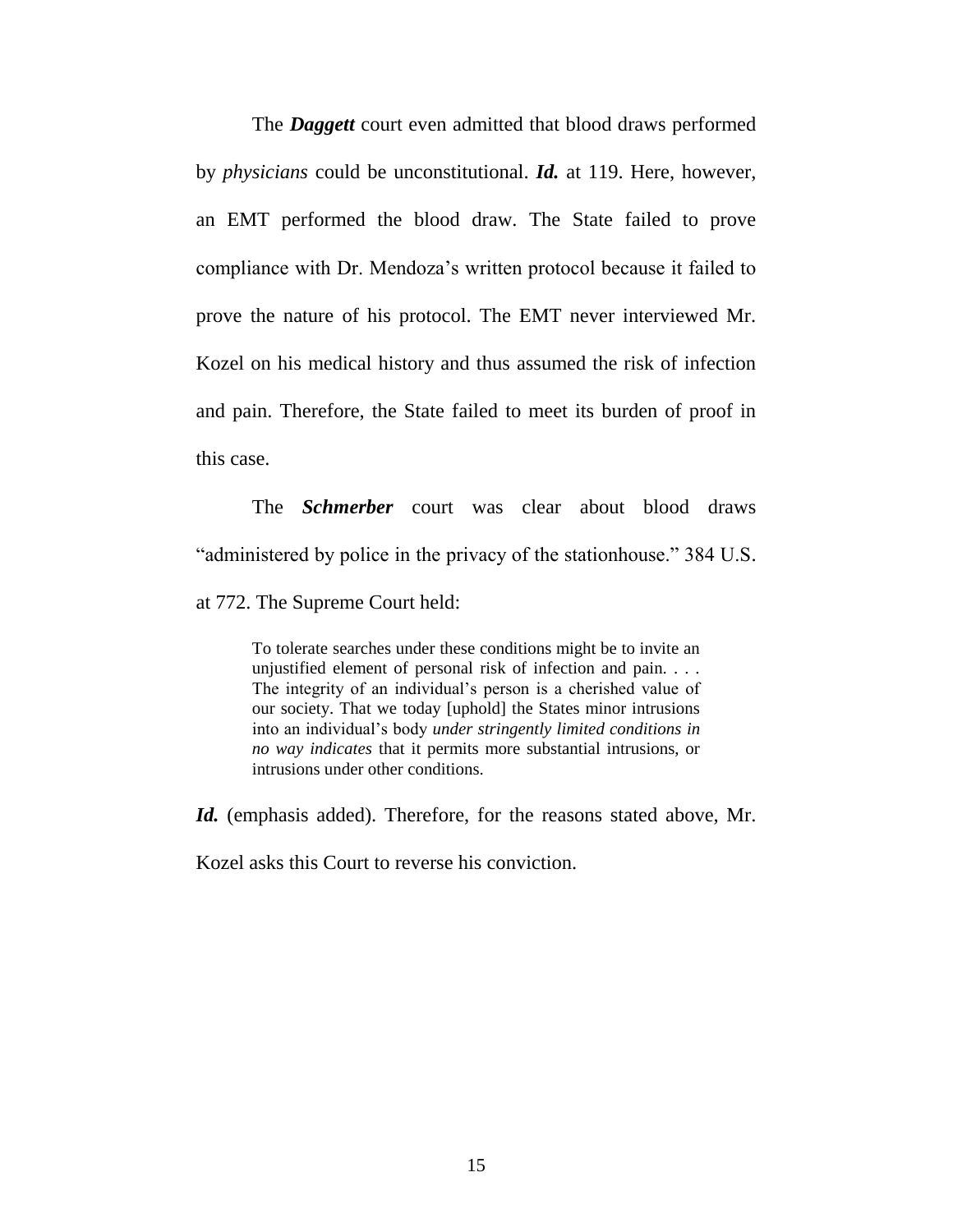#### **CONCLUSION**

This Court should reverse Mr. Kozel's conviction for two main reasons. First, the paramedic acted outside of Dr. Mendoza's direction, contrary to Wisconsin Statutes sec. 343.305(5)(b). Second, the paramedic took Mr. Kozel's blood in a constitutionally unreasonable manner.

Dated at Madison, Wisconsin, September 28, 2015.

Respectfully submitted,

PATRICK K. KOZEL, Defendant-Appellant

TRACEY WOOD & ASSOCIATES One South Pinckney Street, Suite 950 Madison, Wisconsin 53703 (608) 661-6300

BY: \_\_\_\_\_\_\_\_\_\_\_\_\_\_\_\_\_\_\_\_\_\_\_\_\_\_\_

ADAM P. NERO State Bar No. 1097720

 TRACEY A. WOOD State Bar No. 1020766

\_\_\_\_\_\_\_\_\_\_\_\_\_\_\_\_\_\_\_\_\_\_\_\_\_\_\_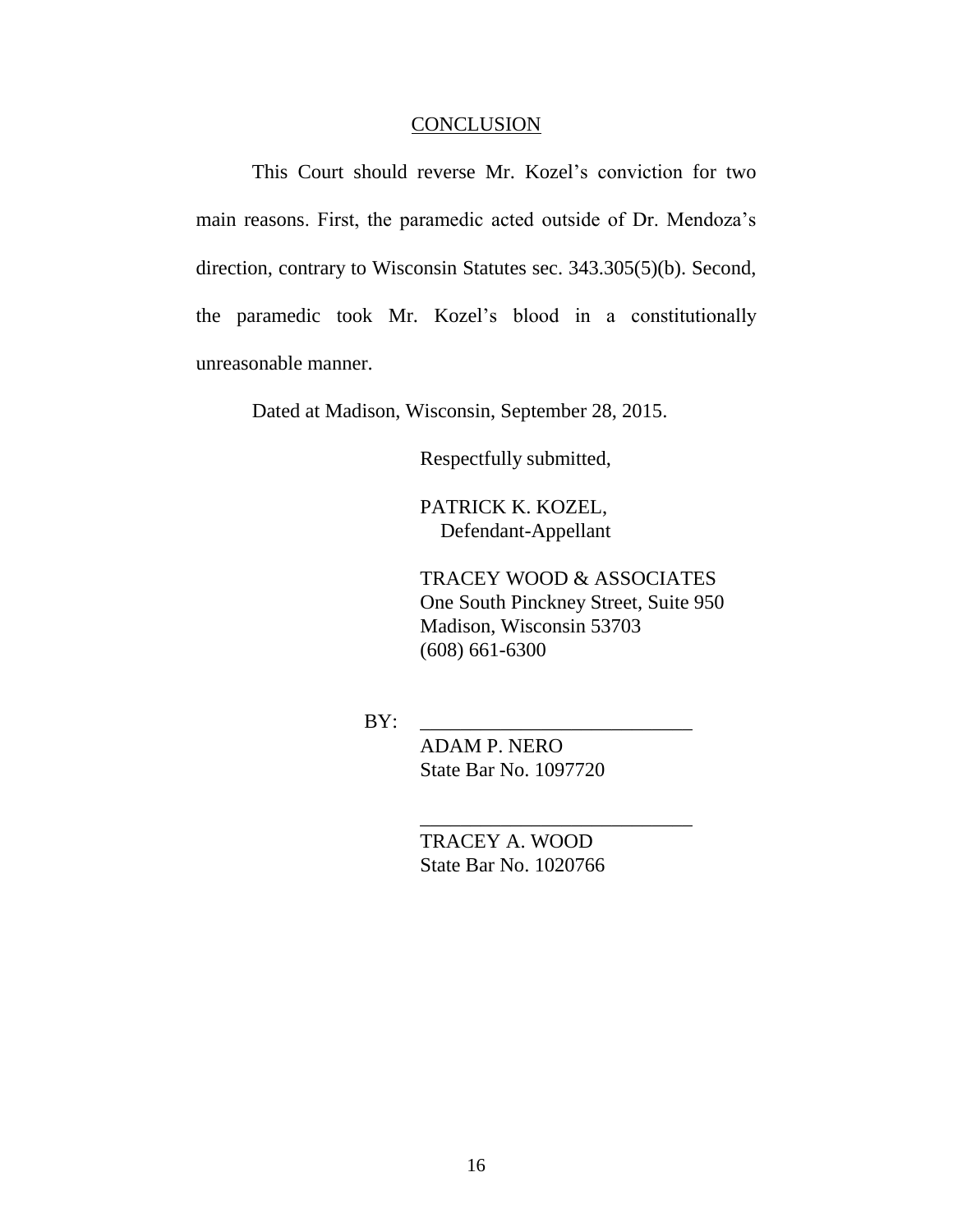# **CERTIFICATION**

I certify that this brief conforms to the rules contained in s. 809.19(8)(b) and (c) for a brief produced using the following font:

Proportional serif font: Min. printing resolution of 200 dots per inch, 13 point body text, 11 point for quotes and footnotes, leading of min. 2 points, maximum of 60 characters per full line of body text. The length of this brief is 2,369 words.

I further certify that the text of the electronic copy of the brief is identical to the text of the paper copy of the brief.

Dated: September 28, 2015.

Signed,

 $BY:$ 

ADAM P. NERO State Bar No. 1097720